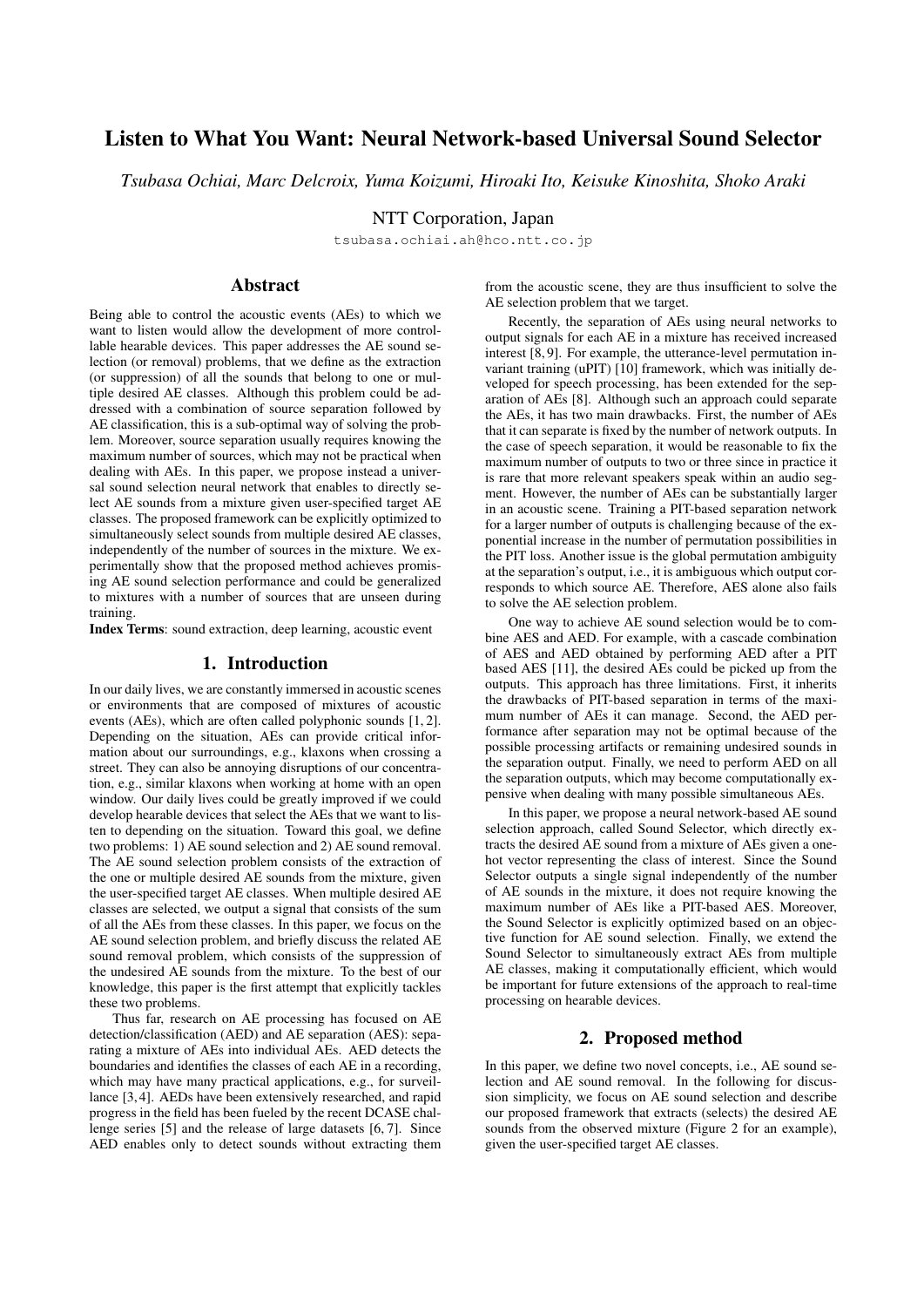

Figure 1: *Overview of proposed Sound Selector architecture.*

### 2.1. Sound selection framework

Let  $y \in \mathbb{R}^T$  be the T-length time-domain waveform of the observed mixture. We assume that target-class vector  $o =$  $[o_1, \cdots, o_N]^\mathsf{T}$  is also given as input, where N denotes the number of total AE classes. For example, to extract the AE sounds of the  $n$ -th AE class,  $\bf{o}$  is a one-hot vector, where the element corresponding to the target AE class is set to  $o_n = 1$  and others are set to  $o_i = 0 \ \forall j \neq n$ . Given observed mixture y and target-class vector o as inputs, the time-domain waveform of target AE class  $\hat{x}$  is directly estimated by the sound extraction network, as follows:

$$
\hat{\mathbf{x}} = \text{DNN}(\mathbf{y}, \mathbf{o}),\tag{1}
$$

where  $DNN(\cdot)$  is the non-linear transformation of a deep neural network (DNN). Motivated by the success of timedomain speech separation/extraction frameworks [12, 13], we adopt Conv-TasNet architecture, which demonstrated remarkable speech separation performance. Thus,  $DNN(\cdot)$  mainly consists of stacked dilated convolution blocks.

Figure 1 shows a schematic diagram of the network architecture of our proposed AE sound selector network, i.e., a Sound Selector, which consists of an AE-class embedding layer and a sound extraction network. Given y as input, the bottom block of the sound extraction network generates an intermediate representation of observed mixture  $\mathbf{H} = \{\mathbf{h}_1, \cdots, \mathbf{h}_F\}$ , where  $\mathbf{h}_f \in \mathbb{R}^{D \times 1}$  denotes the feature at f-th frame, F is the total number of frames and  $D$  is the dimension of the feature space. In parallel, given  $\mathbf{o} \in \mathbb{R}^{N \times 1}$  as input, an AE-class embedding layer generates target-class embedding  $\mathbf{c} \in \mathbb{R}^{D \times 1}$ , which provides an encoded representation of the target AE class. These intermediate representations H and c are combined into an integrated representation  $\mathbf{Z} = \{z_1, \dots, z_F\}$ , which is passed to the upper blocks of the sound extraction network to output only the sounds from the target AE class. By integrating the targetclass embeddings c into the sound extraction network, the network behavior can be adapted to extract the target AE sounds.

There are several ways that could be used to perform the above integration procedure. In this paper, motivated by the success in speaker adaptation [14] and target speech extraction [15], we adopt an elementwise product-based integration, such as  $\mathbf{z}_f = \mathbf{h}_f \odot \mathbf{c} \ \ \forall f$ .

#### 2.2. Extension to multi-class simultaneous extraction

We above described AE sound selection for a single AE class. However, the Sound Selector is required to extract arbitrary sounds desired by a user depending on the situation. This can include sounds from multiple AE classes.

To extract the sounds of multiple AE classes, we could iteratively apply the extraction module for all the target classes and then sum up the extracted signals to reconstruct the desired output. However, such an iterative approach naturally increases the computational cost as the number of target class increases.

To alleviate the above issue, we propose a multi-class simultaneous extraction scheme that extracts multi-class AE sounds in a one-pass manner and makes the computational cost constant as the number of target classes increases. In a multiclass selection setting, the network output remains a single signal, which includes all the sounds belonging to the target classes.

In this work, we hypothesize that the network behavior can be adapted to extract not only a single target AE class but also an arbitrary combination of multiple target AE classes. To inform the sound extraction network about the multiple AE classes, we compute target-class embedding c, as follows:

$$
\mathbf{c} = \mathbf{E}\mathbf{o} = \sum_{n=1}^{N} o_n \mathbf{e}_n, \tag{2}
$$

where  $\mathbf{E} = [\mathbf{e}_1, \cdots, \mathbf{e}_n, \cdots, \mathbf{e}_N]$  is a trainable embedding matrix and  $e_n \in \mathbb{R}^{D \times 1}$  represents the embedding vector of the  $n$ -th AE class. E is jointly optimized with the other parts of the network. This formalization corresponds to having a targetclass vector  $\bf{o}$  set to a *n*-hot vector, where the *n* elements that correspond to the target AE classes are 1 and the others are 0.

### 2.3. Training procedure

We assume that a set of input and target features  $\{y, o, \}$  $\{\mathbf x_n\}_{n=1}^N\}$  is available for training the model, where  $\mathbf x_n \in \mathbb{R}^T$ is the target sound signal of the n-th AE class. In general, the number of AE sounds in the mixture is lower than the number of total AE classes N. We thus set the AE sounds of classes  $x_n$ that do not exist in the mixture at zero signals.

To realize the proposed multi-class simultaneous extraction, we dynamically generated target-class vector o, where one or more elements are 1 and the others are 0, and also generated the corresponding reference signal, as follows:

$$
\mathbf{x} = \sum_{n=1}^{N} o_n \mathbf{x}_n.
$$
 (3)

To retain the scale information of the AE sounds, we adopted the scale-dependent signal-to-noise ratio (SNR) [16] as the training objective. The SNR loss  $\mathcal L$  is expressed as follows:

$$
\mathcal{L} = 10 \log_{10} \left( \frac{\|\mathbf{x}\|^2}{\|\mathbf{x} - \hat{\mathbf{x}}\|^2} \right) \Leftrightarrow -10 \log_{10} \left( \|\mathbf{x} - \hat{\mathbf{x}}\|^2 \right), \quad (4)
$$

where  $\hat{x}$  denotes the estimate of the target signal computed from y and o. For the baseline PIT-based separation, we use the equivalent log mean squared error (MSE) criterion to enable training when the targets are zero signals.

#### 2.4. Sound removal problem

The sound removal problem is the opposite of the sound selection problem. Sound selection aims to extract the sounds of the selected AE classes, while sound removal aims to suppress the sounds of the selected AE classes from the observed mixture.

We consider two variants to realize a sound removal mechanism: 1) direct estimation and 2) indirect estimation. In the former scheme, we build a sound removal network by changing the reference signal in Eq (3) to removal target  $x = y -$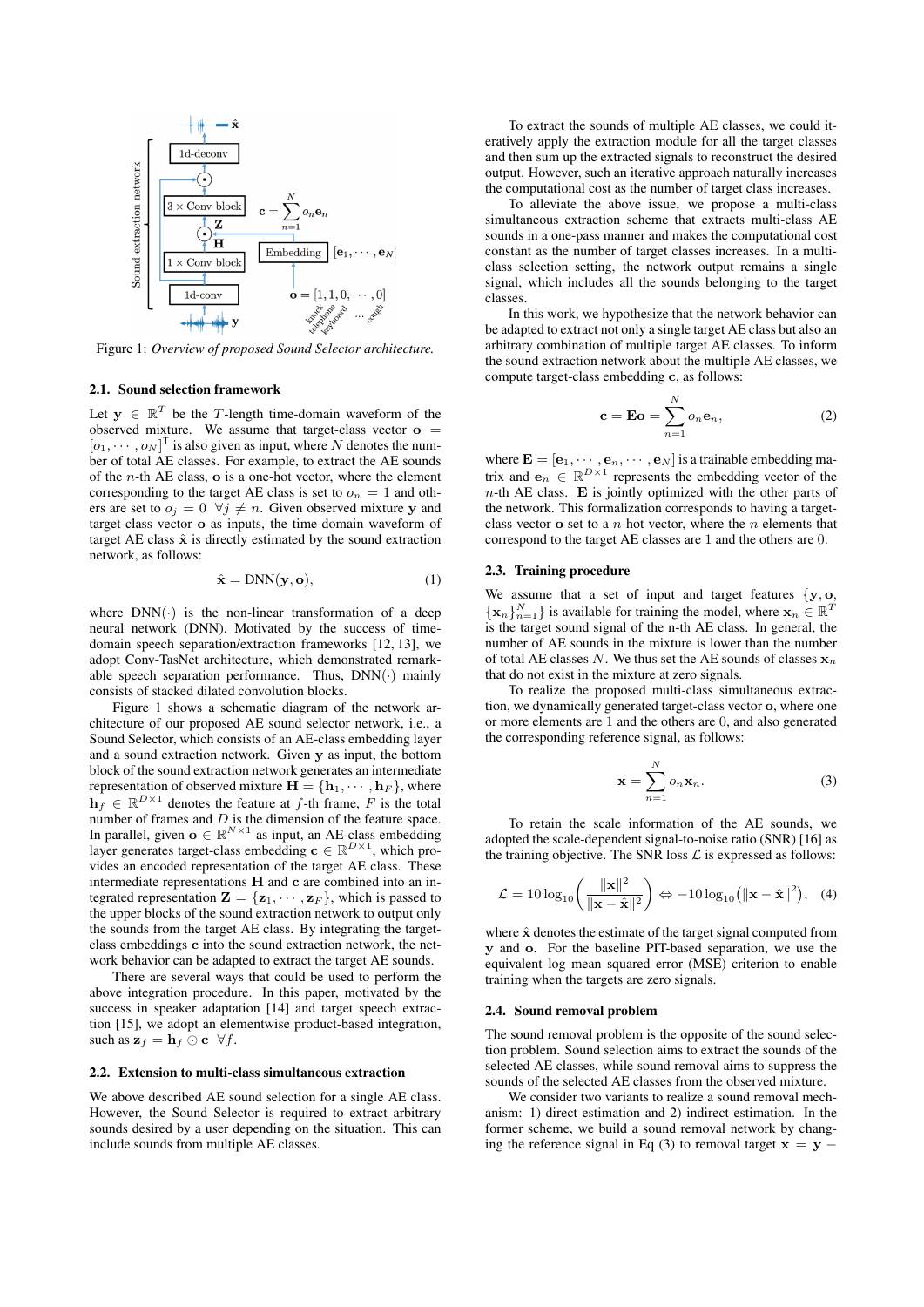$\sum_{n=1}^{N} o_n \mathbf{x}_n$ . In the latter scheme, we use the Sound Selector to extract the sounds to suppress and generate the removal output as  $\hat{\mathbf{x}} = \mathbf{y} - \hat{\mathbf{x}}^{\text{Sel}}$ , where  $\hat{\mathbf{x}}^{\text{Sel}}$  denotes the estimate by the Sound Selector.

### 3. Related work

We base our proposed AE Sound Selector on target speech extraction framework [15, 17], which outputs only a target speech given the target speaker's query. Recently, a similar querybased extraction framework was also proposed in music source separation task [18]. The advantage of this framework is that it can directly optimize the source extraction objective without requiring knowledge of the maximum number of sources in the mixture. In this work, we introduce learned class embeddings instead of source embeddings that are derived from sound examples [15, 17, 18], which allow the extraction of AEs depending on user-specified target classes. We also extend the approach to simultaneously extract AEs from multiple classes, which enables to directly optimize it for the extraction of multiple user-specified target classes, unlike [15, 17, 18] that are optimized for only a single target.

Combination of AES and AED has been investigated for improving AED performance for polyphonic sounds [19, 20]. For example, in recent DCASE challenges, non-negative matrix factorization (NMF)-based separation [21,22] was often used as a front-end for AED, e.g., [23, 24]. Besides, [9] investigated an AES and AED combination to improve separation performance but not to realize AE sound selection. It derived an iterative PIT-based separation framework, that uses the AED class posteriors of all the separated signals as auxiliary inputs to a second separation pass. This approach inherits the limitations of the PIT-based separation frameworks, i.e., where the maximum number of sources in the mixture must be fixed.

Quite recently, [25] investigated using dataset with weaklabels for AES. In concurrent and independent work, they proposed a similar framework for extracting sounds in a mixture based on condition vector derived from an AED and evaluated their system on mixtures of 2 classes. Compared to [25], we focus on the AE sound selection/removal and investigate explicit extraction of multiple AE classes simultaneously for both training and inference. Besides, we evaluate our proposed scheme for extraction of up to four AE classes simultaneously on mixtures of up to seven AE classes. In future work, we will include an investigation of using weak-labels for training [25, 26].

### 4. Experiments

### 4.1. Dataset

To evaluate the effectiveness of our proposed method, we created datasets of simulated sound event mixtures based on the Freesound Dataset Kaggle 2018 corpus (FSD) [6], which contains audio clips from 41 diverse AE classes, such as human sounds, object sounds, musical instruments, etc [6]. We included stationary background noise to the mixtures using noise samples from the REVERB challenge corpus (REVERB) [27]. We created two datasets: 1) three-class mixtures (Mix 3) and 2) three to five-class mixtures (Mix 3-5). The mixtures in Mix 3 contain the AEs of three classes within an audio clip, and the mixtures in Mix 3-5 contain the AEs of three, four, or five classes.

We generated six-second mixtures by randomly extracting six audio clips of 1.5 to 3 seconds from the FSD corpus and pasting (adding) them to random time-positions on top of the six-second background noise. With this way of constructing the data, different sounds from the same AE class can occur

Table 1: *Baseline SDR [dB] for mixture signals.*

|                  | # class for | # class in Mix. |        |        |        |
|------------------|-------------|-----------------|--------|--------|--------|
| <b>Dataset</b>   | Sel.        |                 |        |        | mean   |
| Mix <sub>3</sub> |             | $-3.6$          |        |        | $-3.6$ |
| $Mix$ 3-5        |             | $-3.3$          | $-5.9$ | $-7.2$ | -6.0   |
|                  | 2           | 3.5             | 0.0    | $-2.1$ | $-0.2$ |
|                  |             | 21.8            | 59     | 20     | 63     |

up to twice per mixture. We created sound event mixtures by utilizing Scaper's functionality [28], "generate\_from\_jams $(\cdot)$ ", which is widely used to create dataset in the SED community, where *ref db* was set at -50 and *snr* was set randomly between 15 and 25 dB for each foreground event. In this experiment, we downsampled the sounds to 8 kHz to reduce the computational and memory costs.

The training and development sets consist of 50,000 and 10,000 mixtures, respectively. The audio clips for these sets were randomly selected from the *training* sets in the FSD and REVERB corpora. The test set consists of 10,000 mixtures based on the *test* set in the FSD and REVERB corpora. For each audio clip, we also randomly generated target-class vector o that represents the desired AE classes.

### 4.2. Configurations

For all the experiments, we adopted the non-causal Conv-TasNet-based network architecture, which consists of stacked dilated convolution blocks. By following the notations of [12], we set the hyperparameters as follows:  $N = 256$ ,  $L = 20$ ,  $B =$ 256, H = 512, P = 3, X = 8, and R = 4. We also set the dimension of embedding layer  $D$  at 256. For the integration layer, we adopted element-wise product-based integration and inserted it after the first stacked convolution block (Figure 1).

We adopted the Adam algorithm [29] for optimization with an initial learning rate of 0.0005 and used gradient clipping [30]. We stopped the training procedure after 200 epochs.

As the evaluation metrics, we used the scale-invariant signal-to-distortion ratio (SDR) of BSSEval [31]. In the experiment, we conducted three types of evaluations for 1) singleclass selection, and multi-class selection with 2) two classes, and 3) three classes. For each mixture, three AE classes  $\{n_1,$  $n_2, n_3$  were pre-defined. For the multi-class (*I*-class) selection task, the reference signal for the SDR calculation is given by  $\mathbf{x} = \sum_{i=1}^{I} \mathbf{x}_{n_i}$ , where *I* is the number of target AE classes, i.e.,  $I \in \{1, 2, 3\}$  in this experiment.

Table 1 shows the average SDR scores of the mixture signals, which are used as the baseline to compute the SDR improvement scores. Here, "# class for Sel." denotes the number of AE classes, i.e., I, defined as the selection target, and "# class for in Mix." denotes the subsets of the evaluation dataset with three, four, or five AE classes in the mixture.

#### 4.3. Results

#### *4.3.1. Evaluation: single-class selection*

In the first experiment, we evaluated the single-class extraction task on Mix 3 and Mix 3-5 tasks. Table 2 shows the SDR improvement of the PIT-based system and our proposed Sound Selector. For a fair comparison, we employed a similar network architecture for both the PIT-based and our proposed systems. With the PIT-based system, we assumed oracle target class selection (OS), which selects one of the output sources that shows the highest SDR score as the target AE sound. The PIT-based networks have three and five output channels for the Mix 3 and Mix 3-5 tasks, respectively. They are trained to output zero sig-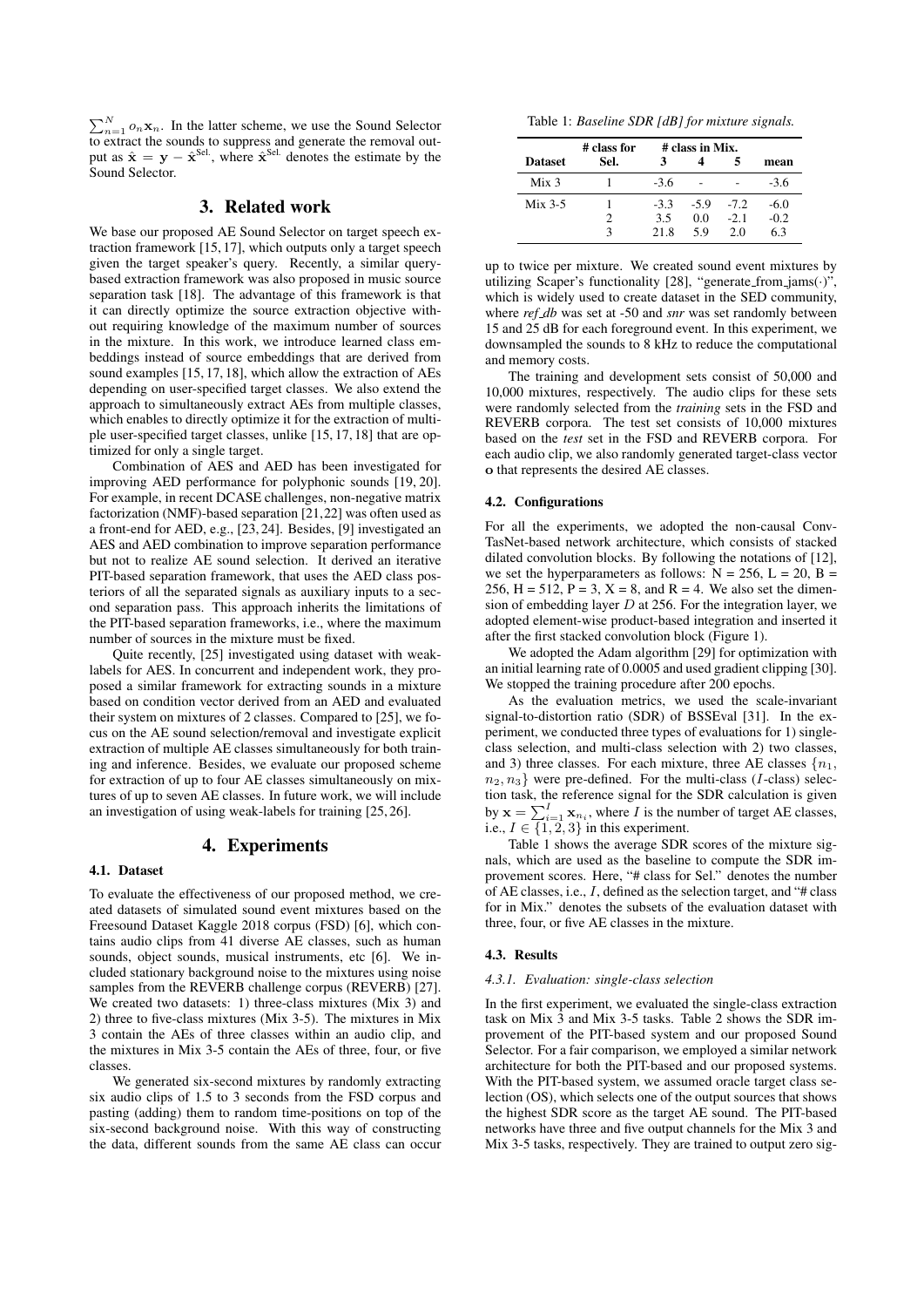Table 2: *SDR improvement [dB] for single-class selection.*

|                               |                                      | # class in Mix. |             |     |              |
|-------------------------------|--------------------------------------|-----------------|-------------|-----|--------------|
| Method                        | <b>Dataset</b>                       | 3               |             |     | mean         |
| $PIT + OS$<br>Sound Selector  | Mix <sub>3</sub><br>Mix <sub>3</sub> | 12 O<br>11.2    |             |     | 12.0<br>11.2 |
| $PIT + OS1$<br>Sound Selector | $Mix$ 3-5<br>$Mix$ 3-5               | 9.6<br>88       | 9.1<br>10.5 | 8.5 | 9.0<br>10.5  |

Table 3: *SDR improvement [dB] for multi-class selection.*

|              | # class for | # class in Mix. |     |     |      |
|--------------|-------------|-----------------|-----|-----|------|
| Method       | Sel.        |                 |     |     | mean |
| Iterative    |             | 44              | 6.7 | 80  | 6.9  |
| Simultaneous |             | 5.1             | 6.8 | 77  | 69   |
| Iterative    |             | $-11.0$         | 2.7 | 5.2 | 2.0  |
| Simultaneous |             | -49             | 39  | 50  | 33   |

nals when the number of sources in the mixture is fewer than the output channels [32].

Table 2 shows that the SDR score of the Sound Selector is slightly lower than the PIT+OS for Mix 3 task, but the proposed Sound Selector stably worked better than the PIT+OS for a more realistic Mix 3-5 task, i.e., where the number of classes in the mixture is variable. These results demonstrate that the proposed architecture can jointly solve the AES and AED tasks.

Note that the scores of the PIT+OS would correspond to the upper bound performance with the oracle AE classifier. In practice, performing AED on top of the separation would be difficult due to potential distortion or remaining undesired sounds in the signals<sup>2</sup>. Therefore, if we adopt the actual AE classifier, the scores of the PIT+OS will certainly be degraded. Evaluation with such a real classifier would be important future work.

### *4.3.2. Evaluation: multi-class selection*

In the second experiment, we evaluated the multi-class extraction task on the Mix 3-5 task. Table 3 shows the SDR improvement of the iterative and simultaneous extraction schemes. Here, "Simultaneous" denotes the proposed multi-class simultaneous extraction scheme, as described in Section 2.2. The "Iterative" scheme iteratively applies single-class extraction for each of the target AE classes and sums up all of the extracted sounds.

Table 3 shows that the "Simultaneous" extraction scheme works comparably or better than the "Iterative" scheme, regardless of its lower computational cost. These results suggest that the proposed AE selection concept could be achievable with a constant computational cost.

We observe that the SDR improvement is negative when both "# class for Sel." and "# class for Mix." are three. This is due to the high baseline SDR (21.8 dB in Table 1), because the reference signals closely resemble the mixtures in this setting. Note that for the "Simultaneous" scheme, although SDR is degraded by 4.9 dB, the absolute SDR remains high (16.9 dB), showing that the output signal is not significantly distorted.

Due to space limitations, we are unable to report the detailed results on the sound removal experiments, but we confirmed that both direct and indirect estimation schemes per-



Figure 2: *Mixture with AEs from 7 AE classes, the reference signals (Ref.), and the signals estimated with the proposed Sound Selector (Est.) for 2 (left) and 4 (right) target AE classes.*

formed equivalently with SDR improvement of about 6 dBs.

#### *4.3.3. Analysis of generalization capability*

Finally, we explored the generalization capability of our approach to conditions unseen during training, i.e., longer mixtures with more AE classes and more target classes for selection. We created an additional test set consisting of 200 home office-like mixtures of ten seconds containing AEs from seven classes. The target AE classes are set for all mixtures to "knock, telephone" for two-class  $(I = 2)$  and "knock, telephone, keyboard, meow" for four-class  $(I = 4)$  cases.

Figure 2 shows an example of sound selection for a AE mixture<sup>3</sup>, where "Ref" and "Est" denote reference and estimated signals, respectively. The results were obtained with the multi-class simultaneous extraction scheme. From the figure, we confirmed that our proposed system successfully extracts the sounds of the multiple target AE classes, even if sevenclass mixtures and four-class simultaneous extraction were not included in the training stage.

Figure 2 shows only one example, but we observed that the average SDR improvements on this set are 8.5 dB for two-class and 5.3 dB for four-class cases. This result suggests that the proposed framework has the potential to generalize to unseen conditions.

## 5. Conclusions

In this paper, we introduced two novel concepts, i.e., AE sound selection and removal problems. Solving these problems would open a path toward hearable devices that allows the selection of AEs to which we want to listen. We proposed a sound selection neural network, i.e., Sound Selector, which exploits a n-hot representation of the user-specified target AE classes to simultaneously output sounds from these classes. Experimental results showed that the proposed Sound Selector successfully extracts the multiple AE sounds simultaneously and it has the potential to generalize to an unseen number of classes in the mixture and to the extraction of an arbitrary number of classes.

Future work will include investigations using a larger dataset with more AE classes, which would be essential for further evaluating the generalization capability of the proposed method, as well as extension to online processing and training with weak-labels.

<sup>&</sup>lt;sup>1</sup>We observed that PIT-based training with SNR loss failed to output the correct number of sources in the mixture when trained on the Mix 3-5 set. Additional investigations with alternative training objectives or curriculum learning may be required to prevent this issue.

<sup>&</sup>lt;sup>2</sup>Even for clean signals, the MAP@3 score is about 95 % on the same FSD corpus [6] and the top-1 accuracy would be even lower.

<sup>3</sup>Audio examples of the proposed sound selection/removal system will be available online [33]